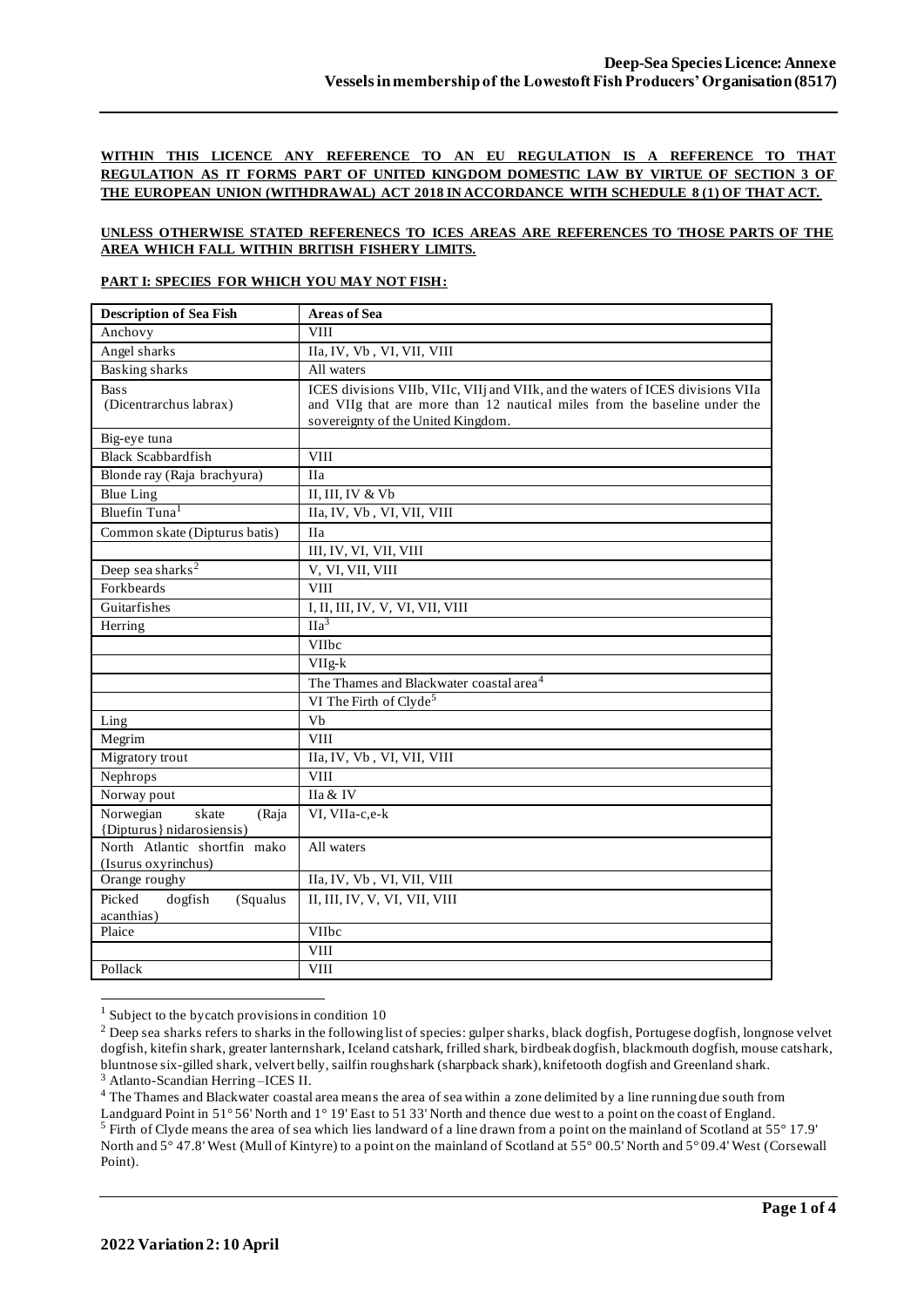| Porbeagle                       | All waters                                   |  |  |
|---------------------------------|----------------------------------------------|--|--|
| Redfish                         | Vb                                           |  |  |
| Roundnose Grenadier             | III                                          |  |  |
| Salmon                          | IIa, IV, Vb, VI, VII, VIII                   |  |  |
| Sandeels                        | Scottish Inshore Waters <sup>6</sup>         |  |  |
| <b>Skates and Rays</b>          | <b>VIII</b>                                  |  |  |
| Small-eyed<br>(Raja<br>ray      | IIa, IV, VIa, VIb, VIIa-c, VIIe and VIIh-k   |  |  |
| microocellata)                  |                                              |  |  |
| lanternshark<br>Smooth          | IIa, IV                                      |  |  |
| (Etmopterus pusillus)           |                                              |  |  |
|                                 | I, V, VI, VII, VIII                          |  |  |
| Sole                            | <b>VIIbc</b>                                 |  |  |
|                                 | <b>VIII</b>                                  |  |  |
| Starry Ray (Amblyraja radiata)  | IIa, IIIa, IV, VIId                          |  |  |
| Thornback ray (Raja clavata)    | <b>IIIa</b>                                  |  |  |
| Tope shark (Galeorhinus galeus) | When taken with longlines in IIa, IV; and in |  |  |
|                                 | I, V, VI, VII, VIII                          |  |  |
| Undulate Ray (Raja undulata)    | VI                                           |  |  |
| White sharks                    | IIa, IV, Vb, VI, VII, VIII                   |  |  |
| White Skate (Rostroraja alba)   | VI, VII, VIII                                |  |  |
| Whiting                         | <b>VIII</b>                                  |  |  |

# **SPECIES FOR WHICH YOU MAY NOT FISH CONTINUED**

| <b>DESCRIPTION OF SEA FISH</b> | <b>AREAS OF SEA</b>                                                           |
|--------------------------------|-------------------------------------------------------------------------------|
| Black scabbardfish             | V, VI, VII, VIII                                                              |
| Deep sea sharks                | V, VI, VII, VIII                                                              |
| Forkbeards                     | <b>VIII</b>                                                                   |
| Orange roughy                  | I, II, III, IV, V, VI, VII, VIII                                              |
| Roundnose grenadier            | III, VIII                                                                     |
| Mackerel                       | IVa Flexibility box <sup>7</sup> (Seasonal closure 15th February – 31st July) |

## **PART II: QUOTA LIMITATIONS OF TAC STOCKS**

## **LICENCE HOLDERS ARE REMINDED THAT QUOTA LIMITS ARE IN LIVE WEIGHT.**

For the conversion factors that apply see the bottom of this Annexe.

| <b>SPECIES</b>      | <b>SEA AREA</b>            |
|---------------------|----------------------------|
| Alfonsinos          | III, IV, V, VI, VII, VIII  |
| Black scabbardfish  | I, II, III, IV             |
| <b>Forkbeards</b>   | I, II, III, IV, V, VI, VII |
| Roundnose grenadier | I, II, IV, Vb, VI, VII     |

<sup>6</sup> "Scottish inshore waters" means the sea adjacent to the coast of Scotland and to the landward of a limit of 6 nautical miles from the baseline from which the territorial sea is measured, up to the mean high water mark of ordinary spring tides.

 $<sup>7</sup>$  Mackerel caught in ICES Division IVa in the periods between 1 August and 15 February shall be recorded against the Western</sup> mackerel quota. All other catches of mackerel in ICES Division IVa shall be recorded against the North Sea mackerel quota and shall be subject to any quota limitations set out at **Part II** of this **Annex**.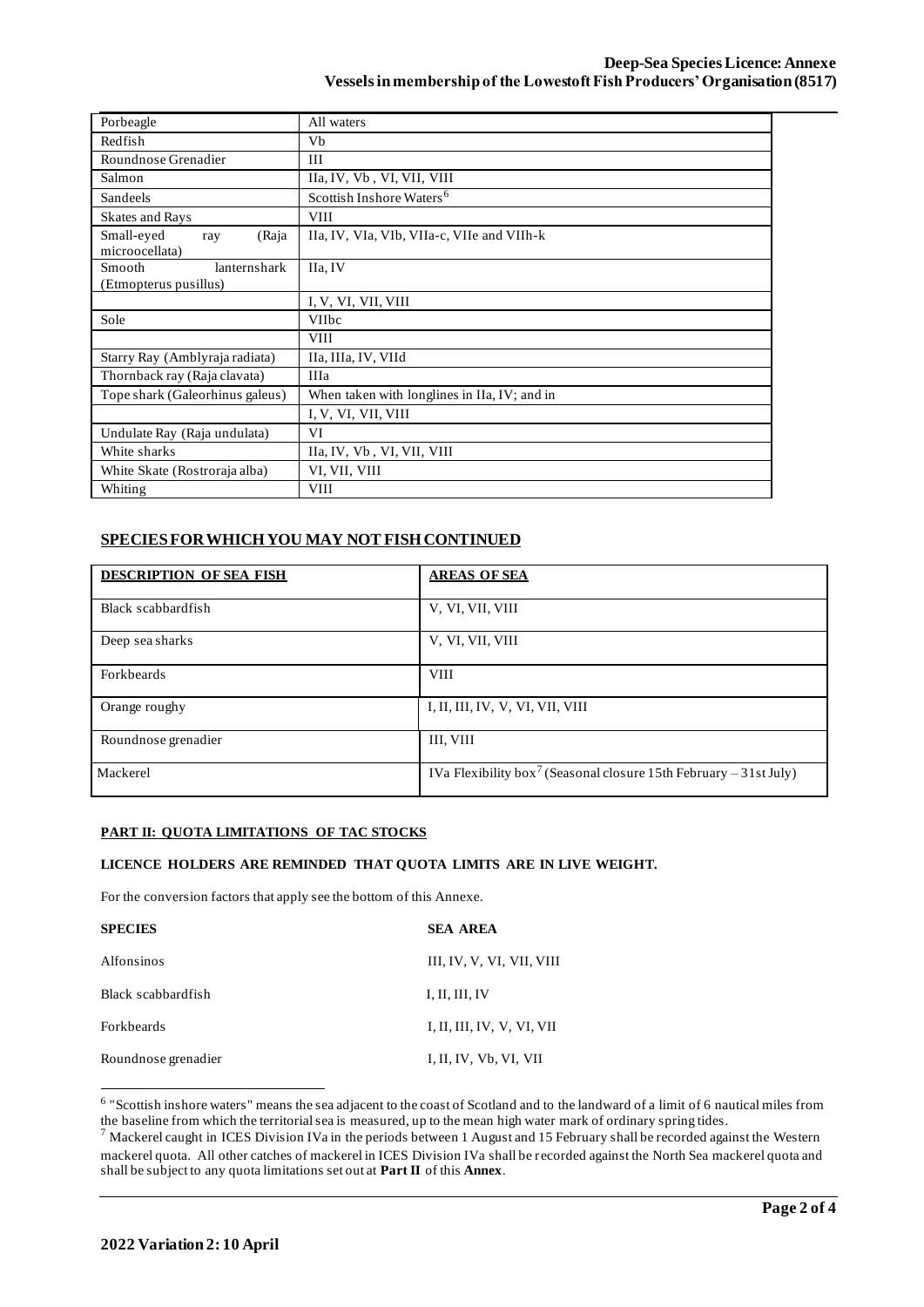Red seabream VI, VII, VIII

|  | Live weight shall be calculated by multiplying landed weight by the conversion factors set out below. |  |  |  |
|--|-------------------------------------------------------------------------------------------------------|--|--|--|
|--|-------------------------------------------------------------------------------------------------------|--|--|--|

| <b>Species</b>                                   | Code                     | Gutted                | Gutted &<br>Headed | <b>Fillets</b> | Parts       |
|--------------------------------------------------|--------------------------|-----------------------|--------------------|----------------|-------------|
| Anglerfish<br><b>Bass</b><br><b>Blue Whiting</b> | ANF<br>BSE<br><b>WHB</b> | 1.22<br>1.125<br>1.15 | 3.0                | 2.7            | $3.0^{8}$   |
| <b>Brill</b>                                     | BLL                      | 1.09                  | 2.7                |                |             |
| $\mathrm{Cod}$                                   | <b>COD</b>               | 1.17                  | 1.7                | 2.6            | $1.38^{9}$  |
| Conger Eel                                       | <b>COE</b>               | 1.125                 |                    | 2.7            |             |
| Common Dab                                       | DAB                      | 1.11                  | 1.39               |                |             |
| Common Sole                                      | SOL                      | 1.04                  |                    | 2.5            |             |
| Flounder                                         | <b>FLE</b>               | 1.08                  |                    | 2.7            | $1.39^{10}$ |
| Greenland Halibut GHL<br>Halibut                 | HAL                      | 1.08<br>1.08          |                    | 2.7            |             |
| Haddock                                          | <b>HAD</b>               | 1.17                  | 1.46               | 2.6            |             |
| Hake                                             | <b>HKE</b>               | 1.11                  | 1.4                | 2.6            |             |
| Herring                                          | <b>HER</b>               | 1.12                  | 1.19               |                |             |
| Horse Mackerel                                   | JAX                      | 1.08                  |                    |                |             |
| Lemon Sole                                       | LEM                      | 1.05                  |                    | 2.5            |             |
| Ling                                             | <b>LIN</b>               | 1.14                  | 1.32               | 2.64           | $2.8^{11}$  |
| Mackerel                                         | <b>MAC</b>               | 1.09                  |                    |                |             |
| Megrims                                          | LEZ                      | 1.06                  |                    | 2.5            |             |
| Mullet                                           | MUL                      | 1.125                 |                    | 2.7            |             |
| Nephrops                                         | <b>NEP</b>               |                       |                    |                | $3.0^{6}$   |
| Plaice                                           | PLE                      | 1.05                  | 1.39               | 2.4            |             |
| Pollack<br>Redfish                               | POL<br><b>RED</b>        | 1.17<br>1.19          | 1.36               | 2.7            |             |
| Red Mullet                                       | <b>MUR</b>               | 1.125                 |                    | 2.7            |             |
| Saithe                                           | <b>POK</b>               | 1.19                  | 1.44               | 2.9            |             |
| Skates & Rays <sup>12</sup>                      |                          | 1.13                  |                    |                | $2.09^{13}$ |
| Picked dogfish                                   | <b>DGS</b>               | 1.35                  |                    | 2.7            | $2.52^{8}$  |
| Tope                                             | GAG                      | 1.125                 |                    |                |             |
| Turbot                                           | TUR                      | 1.09                  |                    | 2.7            |             |
| Tusk                                             | <b>USK</b>               | 1.14                  |                    |                |             |
| Whiting                                          | WHG                      | 1.18                  | 1.41               | 2.7            |             |
| Witch                                            | WIT                      | 1.06                  |                    | 2.7            |             |
| <b>Deep Sea Species</b>                          | Code                     | Gutted                | Gutted $&$         | <b>Fillets</b> | Parts       |
|                                                  |                          |                       | Headed             |                |             |
| <b>Black Scabbardfish</b>                        | <b>BSF</b>               | 1.24                  |                    |                | $1.4^7$     |
| <b>Blue Ling</b>                                 | <b>BLE</b>               | 1.17                  | 1.32               | 2.8            |             |
| Greater Forkbeard                                | <b>GFB</b>               | 1.11                  | 1.4                |                |             |
| Greenland Halibut                                | <b>GHL</b>               | 1.08                  |                    |                |             |
| Roundnose GrenadierRNG                           |                          | 1.11                  | 1.92               |                | $3.2^{14}$  |
| Red Seabream                                     | <b>SBR</b>               | 1.11                  |                    | 2.7            |             |

| Deep Sea Sharks | Code Whole – Heads On Heads On<br>Ungutted | Gutted | Heads Off Gutted | Skinned & Gutted Trunks – Head Off<br>Heads Off <sup>15</sup> | Fins Off |
|-----------------|--------------------------------------------|--------|------------------|---------------------------------------------------------------|----------|
|                 |                                            |        |                  |                                                               |          |

<sup>8</sup> Tails

<sup>9</sup> Headed

<sup>10</sup> Gutted, headed and skinned

<sup>11</sup> Gutted and salted

<sup>12</sup> Species specific codes and ID guides are available from your local fisheries office

<sup>13</sup> Wings

<sup>14</sup> Gutted, headed and tailed